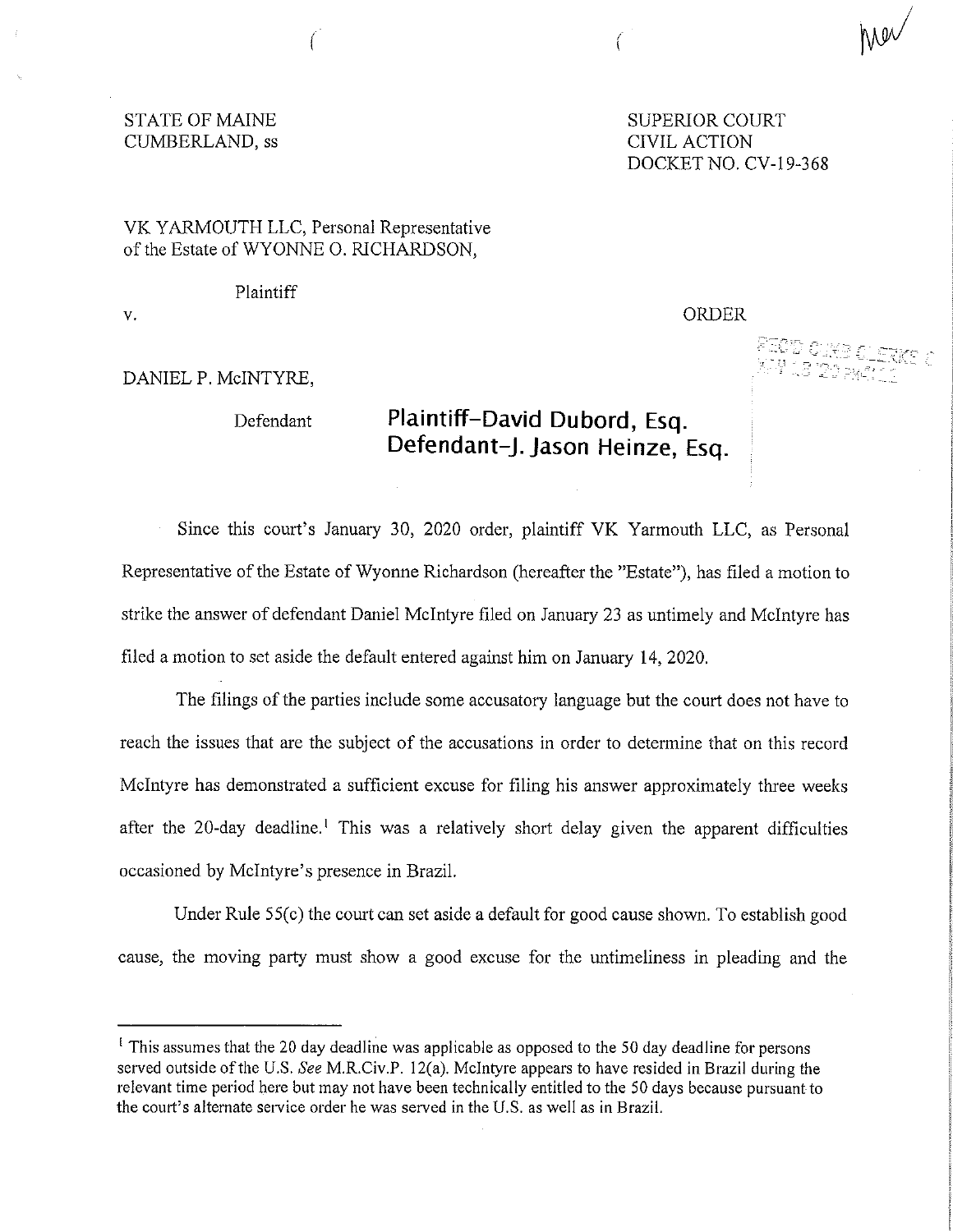existence of a meritorious defense. *E.g., Truman v. Browne*, 2001 ME 182 ¶ 9, 788 A.2d 168, 170; *Thomas v. Thompson,* 653 A.2d 417, 419-20 (Me. 1995). Courts have also looked to whether the opposing party has been prejudiced by the delay, and the standard under Rule 55(c) is less stringent than the "excusable neglect" standard that would have to be met under Rule  $60(b)(1)$  if a default judgment had been entered. *See* 653 A.2d at 420 n. 2.

In this case, as noted above, the court has found a sufficient excuse for McIntyre's delay. Moreover, the court also concludes that McIntyre has shown a sufficiently meritorious defense to justify relief. To establish the existence of a meritorious defense for purposes of Rule 55(c), a party need not demonstrate that it will necessarily prevail on the merits but need only set forth facts which if proven at trial would constitute a viable defense. *See Hamby v. Thomas Realty Associates*, 617 A.2d 562, 564 (Me. 1992); *Coon v. Grenier,* 867 F.2d 73, 77 (1st Cir. 1989). Those facts may be set forth by affidavit or in the defaulting party's proposed pleading, and the moving party need not set forth admissible evidence at this stage. *Hart v. Terry L. Hopkins Inc.,* 588 A.2d 1187, 1190 (Me. 1991). In this case, McIntyre's answer and his affidavit set forth defenses that are sufficient to meet the low standard of meritoriousness under Rule 55(c). The Estate has not demonstrated any prejudice.

Finally, where McIntyre has answered and is prepared to contest the litigation, striking the answer and upholding the default would also be inconsistent with the strong preference in Maine law for deciding cases on their merits. *Thomas v. Thompson,* 653 A.2d at 420.

2